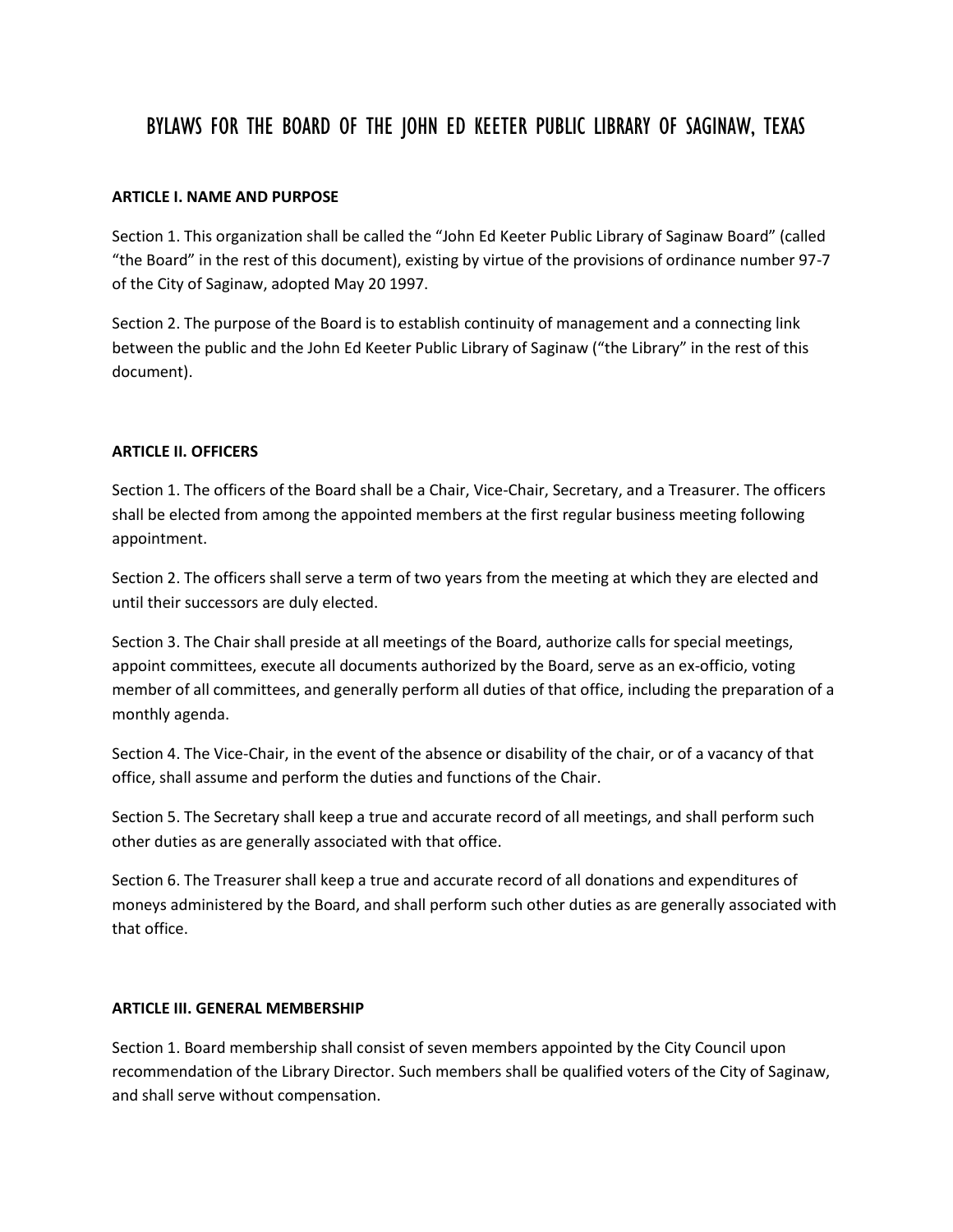Section 2. Terms of office of Board members will be concurrent with that of the Mayor of Saginaw, by virtue of City Ordinance 97-7.

Section 3. Board members may be subject to removal if they miss three consecutive meetings without due cause.

Section 4. Any vacant Board officer position will be filled from the other members by a majority vote of the members within two months.

## **ARTICLE IV. MEETINGS**

Section 1. Regular business meetings will be held on the second Tuesday of each month at 6:00 pm. Adjournment shall not be later than 8:00 pm.

Section 2. The annual meeting, which shall be for the purpose of electing officers, shall be held at the time of the regular meeting of June of every other year.

Section 3. The order of business for regular meetings shall include, but not be limited to, the following items which shall be covered in the sequence shown so far as circumstances will permit:

- a. Roll call
- b. Disposition of minutes of previous regular meeting and any intervening special meeting
- c. Treasurer's financial reports
- d. Library Director's report
- e. Committee reports
- f. Communications
- g. Old business
- h. New business
- i. Public presentation to, or discussion with the Board
- j. Adjournment

Section 4. Special meetings may be called by the Secretary at the direction or with the approval of the Chair, or at the request of a majority of members, for the transaction of business as stated in the call.

Section 5. Notices of the annual and all regular meetings shall be posted in a public place, with 24 hour access, at least 72 hours before or as soon as possible after the time and subject of the meeting has been determined.

Section 6. A quorum for the transaction of business at any meeting shall consist of a majority of members of the Board.

Section 7. Proceedings of all meetings shall be governed by the *Robert's Rules of Order, Newly Revised*.